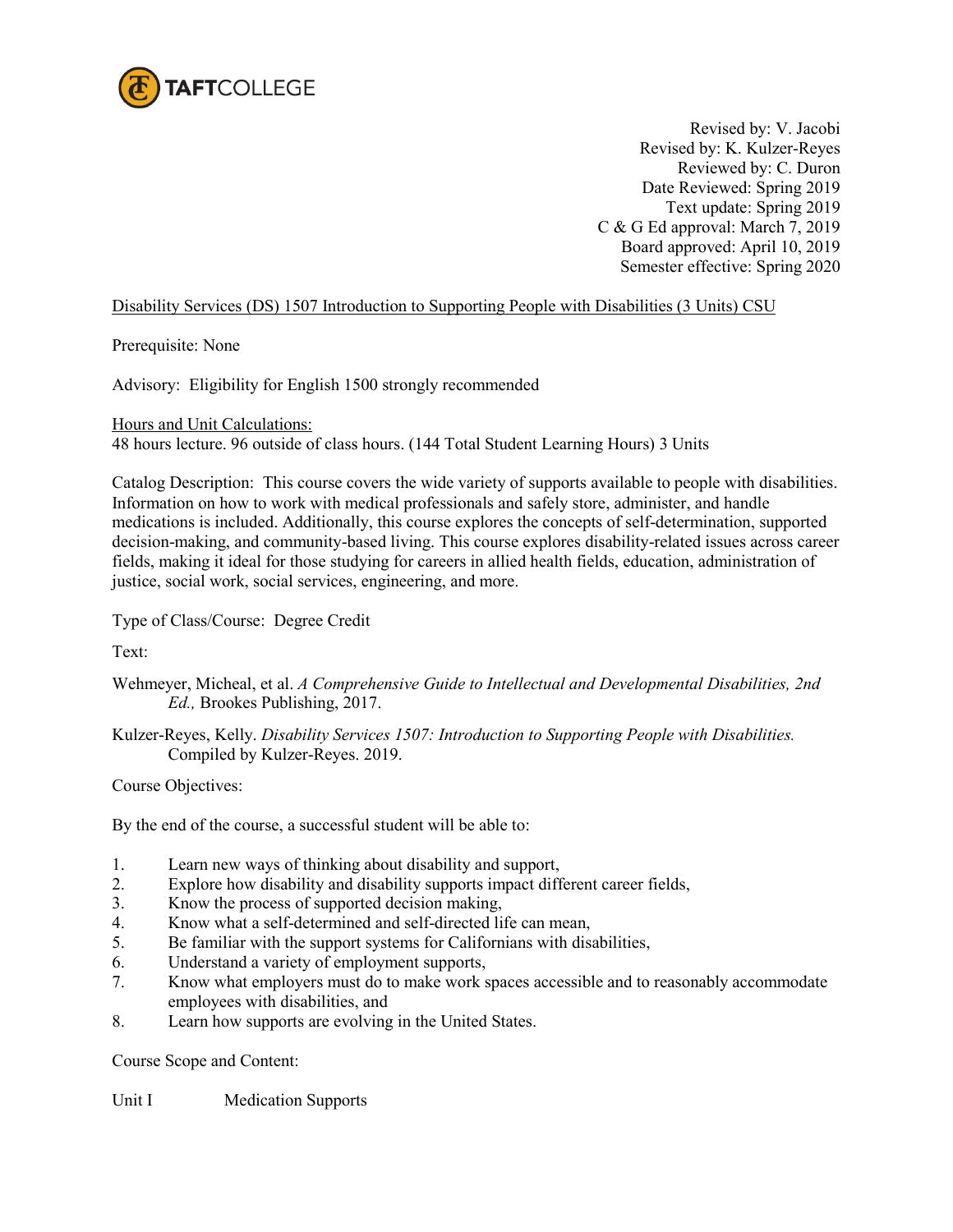

|           | A.<br>Consumer's health and medication history<br><b>B.</b><br>Identifying the right person and the right medication<br>$C_{\cdot}$<br>Storing, labeling, administering, and recording medications<br>The "triple check"<br>D.<br>Methods of good hygiene and appropriate use of protective barriers<br>Ε.<br>Effective communication and documentation needs<br>$F_{\cdot}$<br>G.<br>Completing and updating a Medication Administration Record<br>H.<br>Reporting abuse, neglect, or exploitation with ethical standards |  |
|-----------|----------------------------------------------------------------------------------------------------------------------------------------------------------------------------------------------------------------------------------------------------------------------------------------------------------------------------------------------------------------------------------------------------------------------------------------------------------------------------------------------------------------------------|--|
| Unit II   | Self-Determination<br>History of Self-determination movement<br>A.<br>California's Self-determination law<br><b>B.</b><br>$C_{\cdot}$<br>Independent facilitators<br>D.<br>Person-centered planning                                                                                                                                                                                                                                                                                                                        |  |
| Unit III  | Supported Decision-making<br>A.<br>Alternative to conservatorship<br><b>B.</b><br>History of Supported Decision-making<br>$C_{\cdot}$<br>Philosophy<br>Research supporting the use of SDM<br>D.<br>Drawbacks<br>Е.                                                                                                                                                                                                                                                                                                         |  |
| Unit IV   | Supports in the justice system<br>Training opportunities for law enforcement<br>A.<br><b>B.</b><br>Plain language supports<br>$C_{\cdot}$<br>Legal obligations<br>Best practices<br>D.                                                                                                                                                                                                                                                                                                                                     |  |
| Unit V    | Supports in the K-12 classroom<br>Special Education<br>A.<br><b>B.</b><br>IDEA, LRE and FAPE: legal protections and supports for PwDs.<br>$C_{\cdot}$<br>What can support look like?<br>D.<br>Best practices                                                                                                                                                                                                                                                                                                               |  |
| Unit VI   | Disability and Technology<br>Assistive technology<br>A.<br>Augmentative and Alternative Communication (AAC)<br>Β.<br>C.<br>Accessibility<br>D.<br>Mobility                                                                                                                                                                                                                                                                                                                                                                 |  |
| Unit VII  | Support in Employment<br>A.<br>Accessibility<br>Competitive Integrated Employment<br>B.<br>C.<br>Transportation                                                                                                                                                                                                                                                                                                                                                                                                            |  |
| Unit VIII | Support in Housing<br>Accessibility<br>A.<br><b>Independent Living Supports</b><br>B.<br>C.<br>Transportation considerations                                                                                                                                                                                                                                                                                                                                                                                               |  |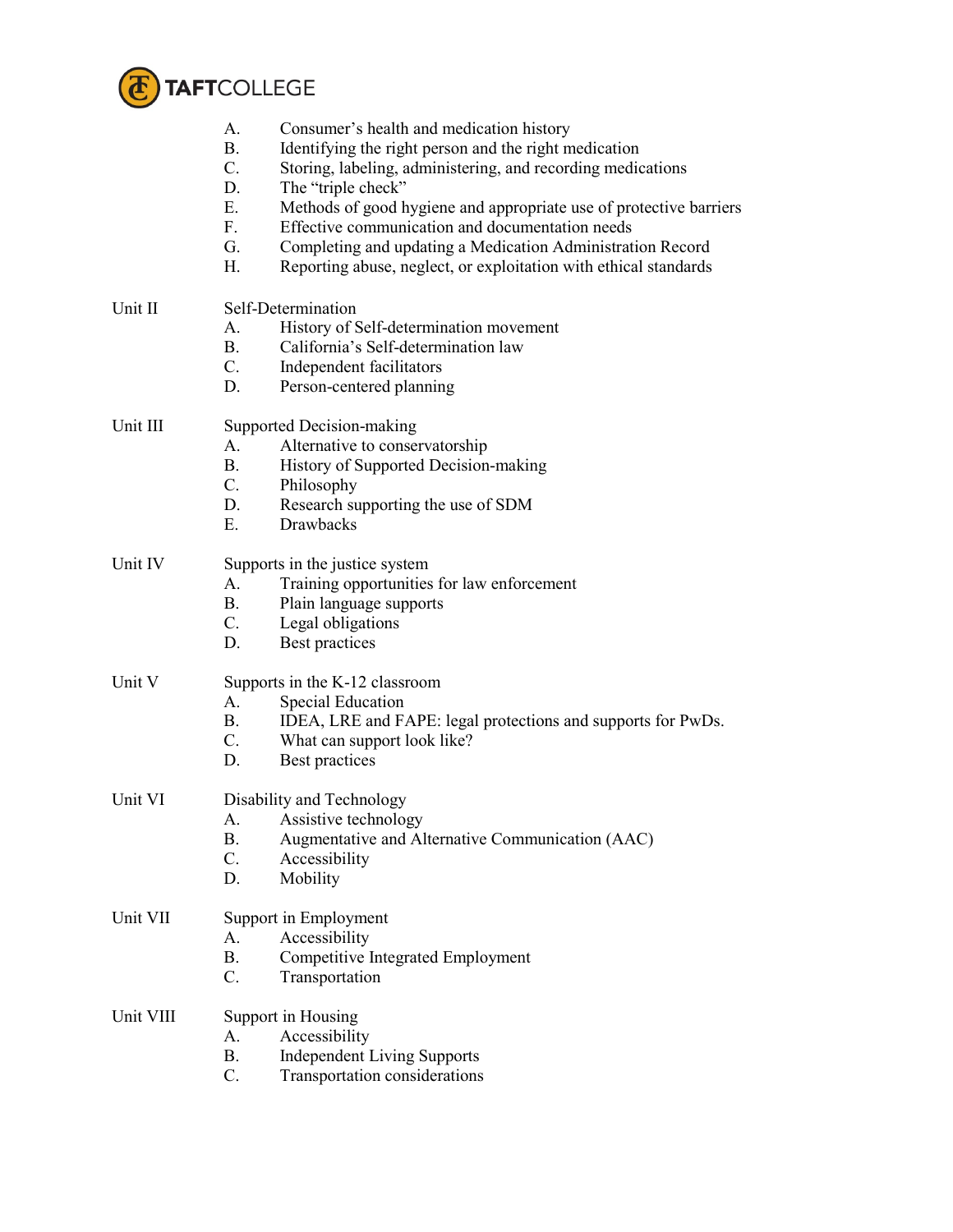

Learning Activities Required Outside of Class:

The students in this class will spend a minimum of 6 hours per week outside of the regular class time doing the following:

- 1. Review online tutorials and multimedia<br>2. Complete writing and reading assignment
- 2. Complete writing and reading assignments<br>3. Participate in individual and group assignm
- Participate in individual and group assignments and discussions

Methods of Instruction:

- 1. Lectures
- 2. Group discussions<br>3. Class exercises
- Class exercises
- 4. Individual and/or group projects

Methods of Evaluation:

- 1. Instructor evaluations
- 2. Tests/Quizzes
- 3. Research paper or project

Supplemental Data:

| TOP Code:                   | 210450: Disability Services            |
|-----------------------------|----------------------------------------|
| <b>SAM Priority Code:</b>   | D: Possibly Occupational               |
| <b>Distance Education:</b>  | Online; offline                        |
| Funding Agency:             | Y: Not Applicable(funds not used)      |
| Program Status:             | 1: Program Applicable                  |
| Noncredit Category:         | Y: Not Applicable, Credit Course       |
| Special Class Status:       | N: Course is not a special class       |
| <b>Basic Skills Status:</b> | N: Course is not a basic skills course |
| Prior to College Level:     | Y: Not applicable                      |
|                             |                                        |